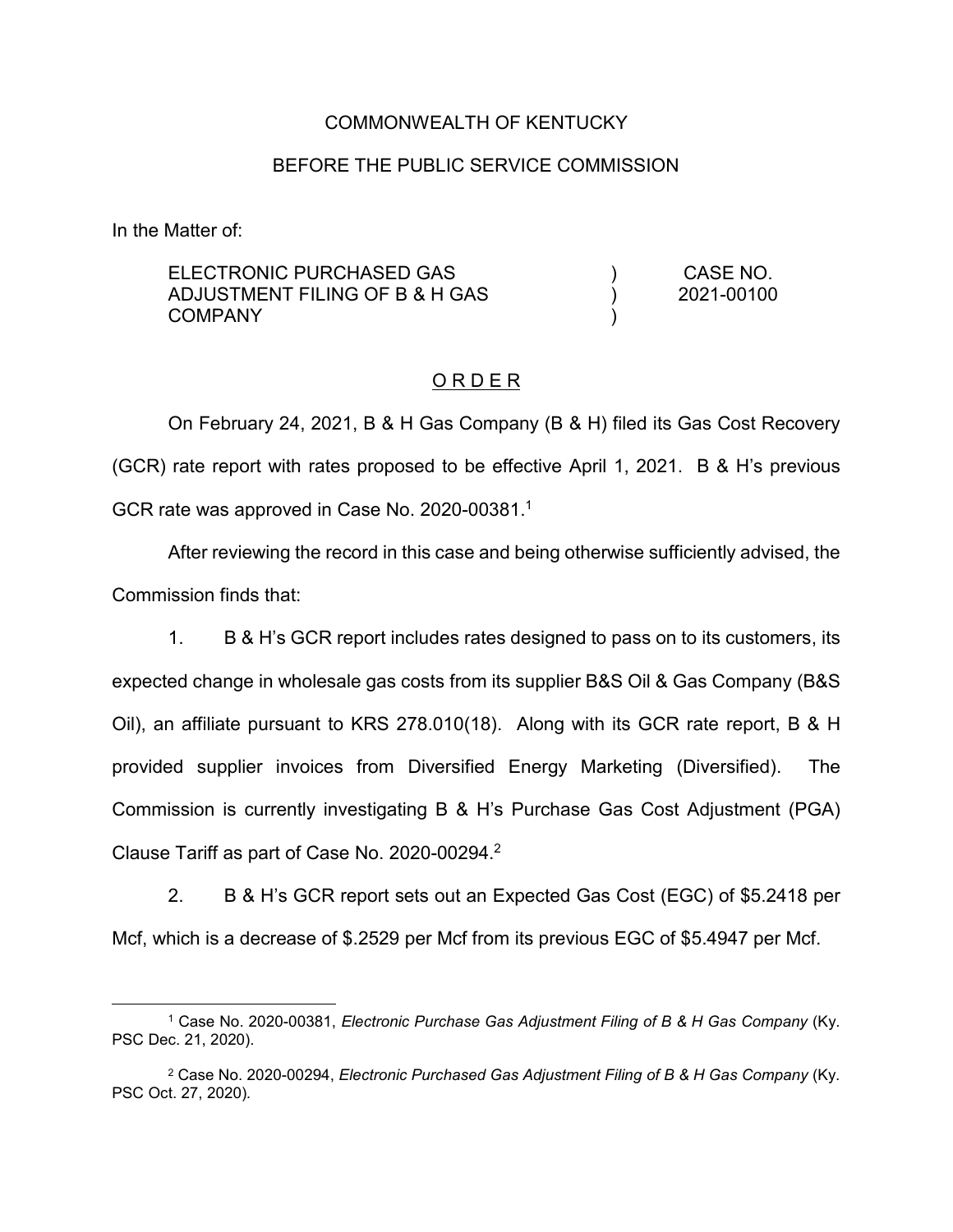3. B & H's GCR report sets out no Refund Adjustment (RA) as B & H has appealed the Commission's Orders in Case No. 2015-00367 to Franklin Circuit Court, and moved the Circuit Court to temporarily enjoin the RA from going into effect pending a final adjudication of the appeal.<sup>3</sup> On September 19, 2017, the Franklin Circuit Court granted a temporary injunction, staying the implementation of the (\$3.0000) per Mcf RA pending final adjudication of B & H's appeal of the Commission's final Order in Case No. 2015-00367.4 Accordingly, the RA will not be included in B & H's April 2021 GCR rate.

4. B & H's GCR report sets out a GCR rate of \$5.0117 per Mcf. B & H erroneously put an incorrect rate in the EGC and the GCR portion of the component section of the Summary page on Schedule 1. B & H's corrected GCR rate is \$5.2418 per Mcf, which is a decrease of \$.2529 per Mcf from its previous GCR of \$5.4947 per Mcf.

5. The rates set forth in the Appendix to this Order are fair, just and reasonable, and should be approved for service rendered by B & H on and after April 1, 2021.

6. Should B & H purchase sustainable natural gas from a renewable source during the reporting period of any future GCR reports then the supplier, cost, and amount must be documented in its cover letter to the Commission.

# IT IS THEREFORE ORDERED that:

1. The rates proposed by B & H are denied.

 <sup>3</sup> Franklin Circuit Court, Case No. 17-CI-722, *<sup>B</sup> & H Gas Company and B&S Oil and Gas Company v. Kentucky Public Service Commission and Attorney General of the Commonwealth of Kentucky, By and Through His Office of Rate Intervention*.

*<sup>4</sup>* Case No. 2015-00367*, An Investigation of the Gas Costs of B & H Gas Company Pursuant to KRS 278.2207 and the Wholesale Gas Price It is Charged by Its Affiliate, B & S Oil and Gas Company, Pursuant to KRS 278.274* (Ky. PSC May 4, 2017).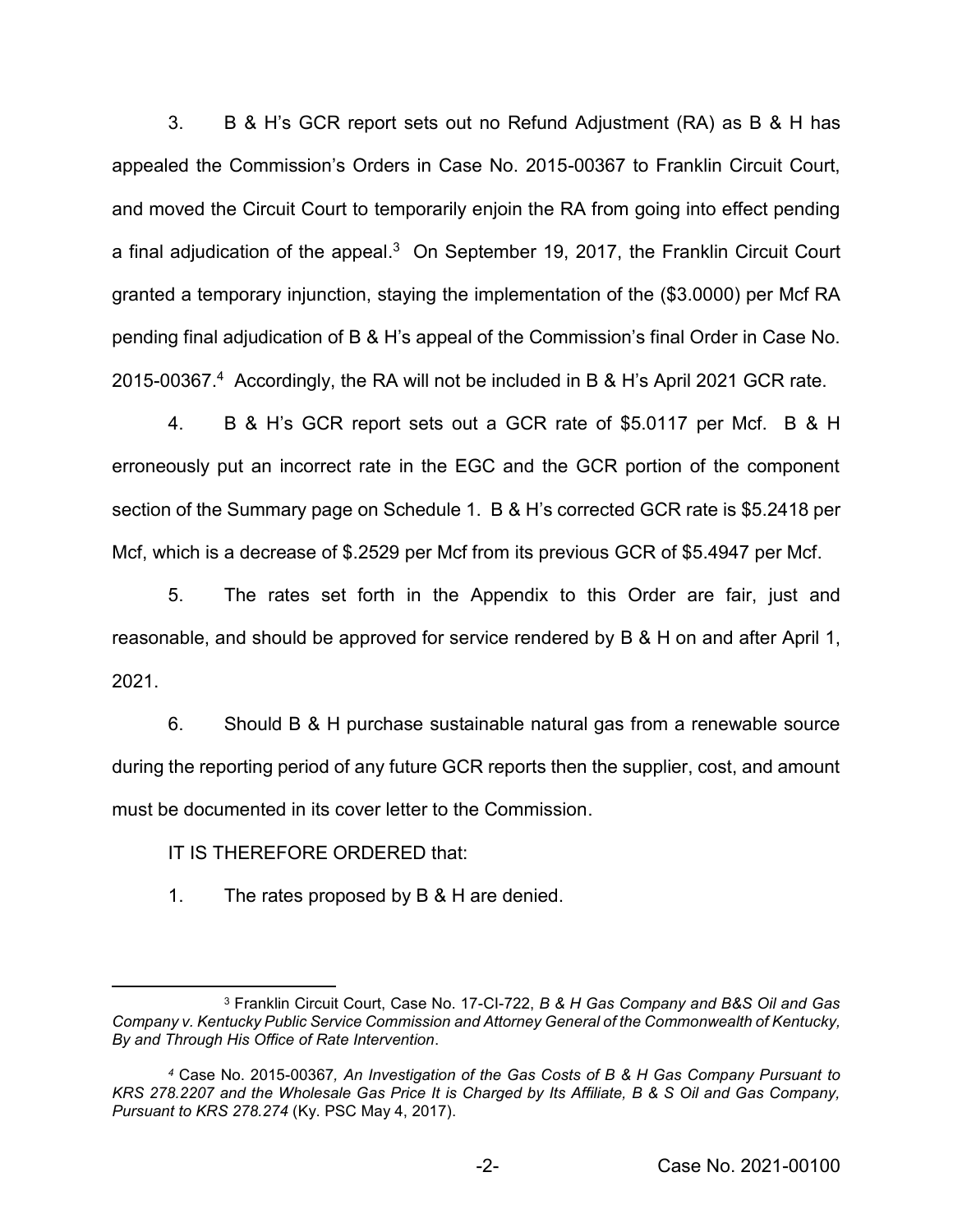2. The rates set forth in the Appendix to this Order are approved for service rendered on and after April 1, 2021.

3. Within 20 days of the date of entry of this Order, B & H shall file with this Commission, using the Commission's electronic Tariff Filing System, revised tariff sheets setting out the rates approved herein and reflecting that they were approved pursuant to this Order.

4. This case is closed and removed from the Commission's docket.

# [REMAINDER OF PAGE INTENTIONALLY LEFT BLANK]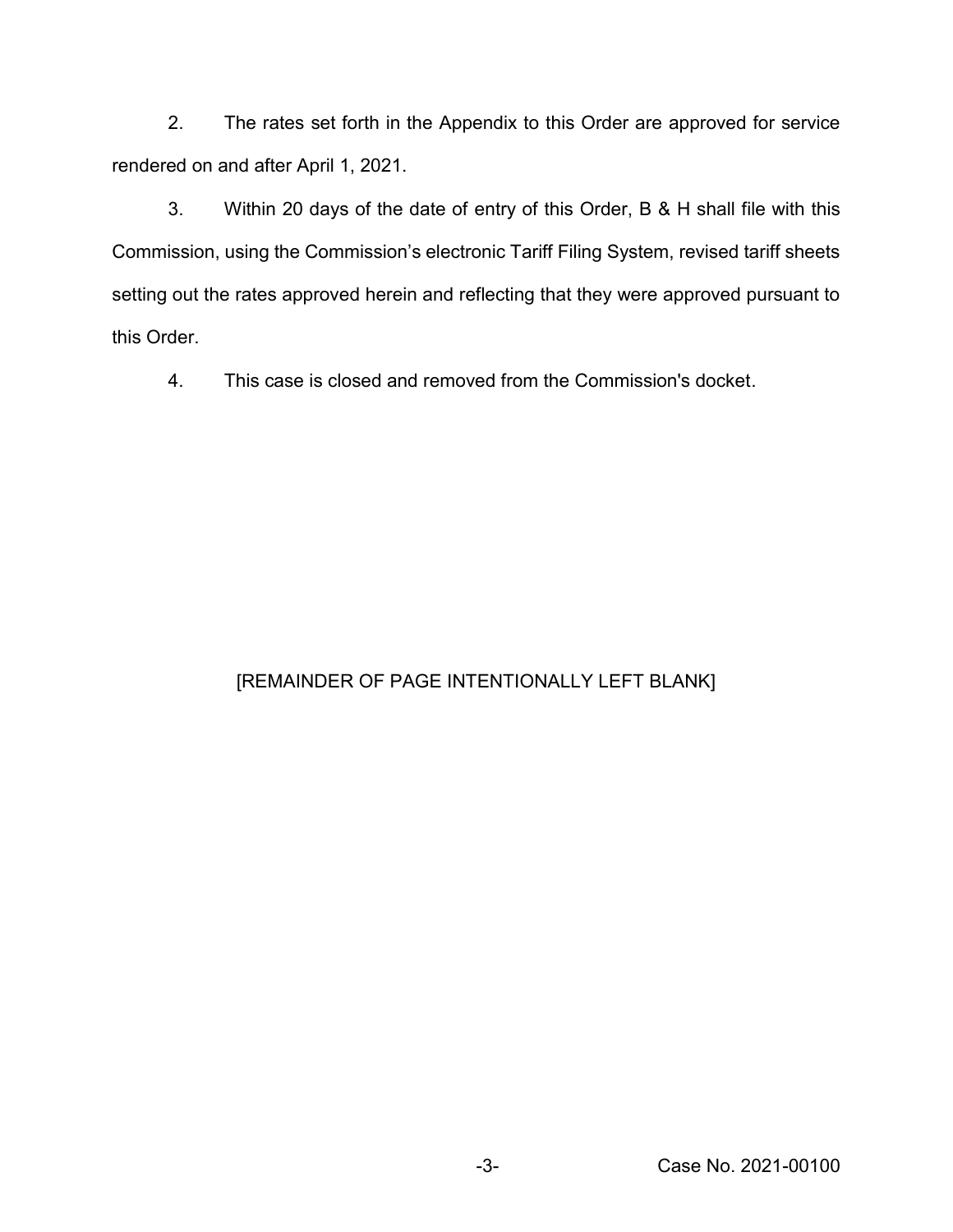By the Commission



ATTEST:

fridwell

Executive Director

Case No. 2021-00100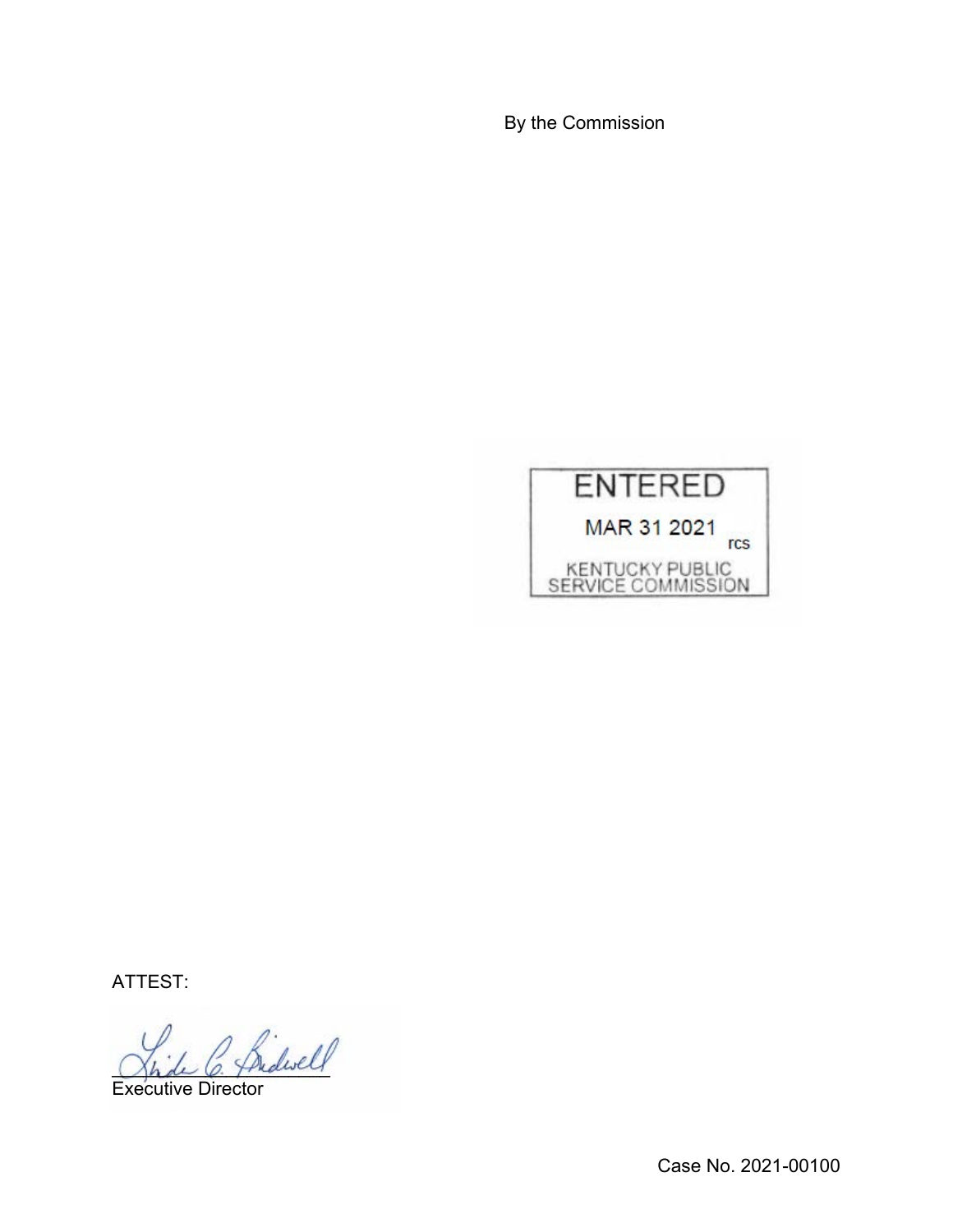## APPENDIX

## APPENDIX TO AN ORDER OF THE KENTUCKY PUBLIC SERVICE COMMISSION IN CASE NO. 2021-00100 DATED MAR 31 2021

The following rates and charges are prescribed for the customers served by B & H Gas Company. All other rates and charges not specifically mentioned herein shall remain the same as those in effect under the authority of the Commission prior to the effective date of this Order.

### RETAIL RATES:

|                      | <b>Gas Cost</b><br>Recovery |          |            |  |
|----------------------|-----------------------------|----------|------------|--|
|                      | <b>Base Rate</b>            | Rate     | Total      |  |
| First 2 Mcf          | \$4.7938                    | \$5.2418 | \$15.2774* |  |
| Next 8 Mcf, per Mcf  | 1.9788                      | 5.2418   | 7.2206     |  |
| Next 20 Mcf, per Mcf | 1.5611                      | 5.2418   | 6.8029     |  |
| Over 30 Mcf, per Mcf | 1.3103                      | 5.2418   | 6.5521     |  |

\*Charge includes 2 Mcf of natural gas  $(\$4.7938 + (5.2418 \times 2))$